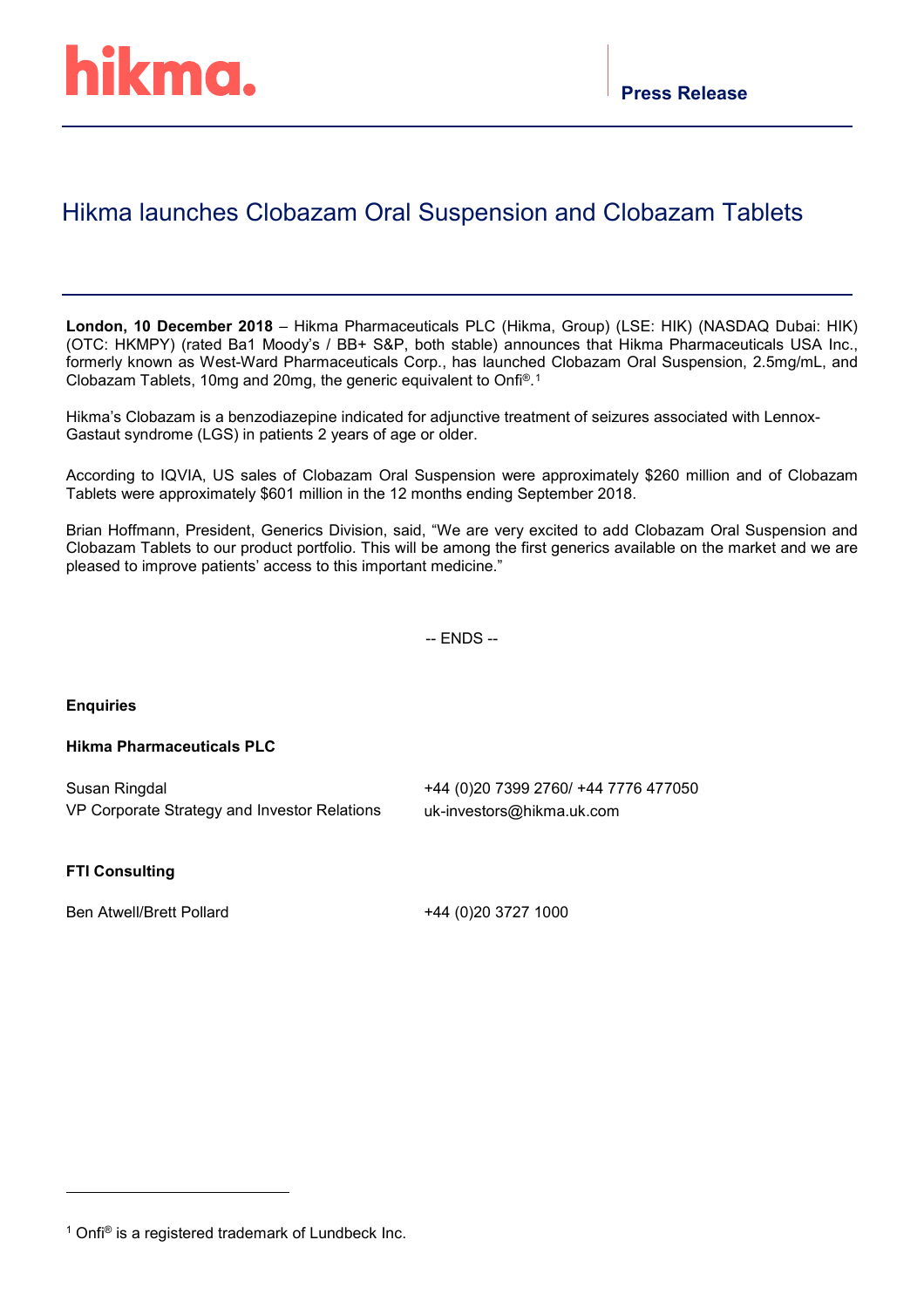# hikma.

# **About Hikma**

Hikma helps put better health within reach every day for millions of people in more than 50 countries around the world. For 40 years, we've been creating high-quality medicines and making them accessible to the people who need them. We're a global company with a local presence across the United States (US), the Middle East and North Africa (MENA) and Europe, and we use our unique insight and expertise to transform cutting-edge science into innovative solutions that transform people's lives. We're committed to our customers, and the people they care for, and by thinking creatively and acting practically, we provide them with a broad range of branded and non-branded generic medicines. Together, our 8,500 colleagues are helping to shape a healthier world that enriches all our communities. We are a leading licensing partner in the MENA region, and through our venture capital arm, are helping bring innovative health technologies to people around the world. For more information, please visit [www.hikma.com.](http://www.hikma.com/)

#### **Important Safety Information for Clobazam Oral Suspension and Clobazam Tablets:**

#### **WARNING: RISKS FROM CONCOMITANT USE WITH OPIOIDS**

**See Clobazam Oral Suspension full [Prescribing](https://dailymed.nlm.nih.gov/dailymed/drugInfo.cfm?setid=cf35bff4-af9c-4a59-a5fa-cedacd3d4891) Information and Clobazam Tablets full [Prescribing](https://dailymed.nlm.nih.gov/dailymed/drugInfo.cfm?setid=848e1401-a70f-47d9-8ac3-5c8c4fba480e)  [Information](https://dailymed.nlm.nih.gov/dailymed/drugInfo.cfm?setid=848e1401-a70f-47d9-8ac3-5c8c4fba480e) for complete boxed warning.**

**Concomitant use of benzodiazepines and opioids may result in profound sedation, respiratory depression, coma and death.**

- **Reserve concomitant prescribing of these drugs for use in patients for whom alternative treatment options are inadequate.**
- **Limit dosages and durations to the minimum required.**
- **Follow patients for signs and symptoms of respiratory depression and sedation.**

#### **Contraindication: Hypersensitivity**

Clobazam is contraindicated in patients with a history of hypersensitivity to the drug or its ingredients. Hypersensitivity reactions have included serious dermatological reactions.

#### **Risks from Concomitant Use with Opioids (see Boxed Warning)**

Concomitant use of benzodiazepines and opioids may result in profound sedation, respiratory depression, coma and death. Reserve concomitant prescribing of these drugs for use in patients for whom alternative treatment options are inadequate. Observational studies have demonstrated that concomitant use of opioid analgesics and benzodiazepines increases the risk of drug-related mortality compared to use of opioids alone. If a decision is made to prescribe clobazam concomitantly with opioids, prescribe the lowest effective dosages and minimum durations of concomitant use and follow patients closely for signs and symptoms of respiratory depression and sedation. Advise both patients and caregivers about the risks of respiratory depression and sedation when clobazam is used with opioids.

#### **Potentiation of Sedation from Concomitant Use with Central Nervous System (CNS) Depressants**

Clobazam has a CNS depressant effect. Caution patients and their caregivers against simultaneous use with other CNS depressant drugs or alcohol and that the effects of other CNS depressant drugs or alcohol may be potentiated.

#### **Somnolence or Sedation**

Clobazam causes somnolence and sedation. In clinical trials, somnolence or sedation was reported at all effective doses and was dose-related. In general, somnolence and sedation begin within the first month of treatment and may diminish with continued treatment. Monitor patients for somnolence and sedation, particularly with concomitant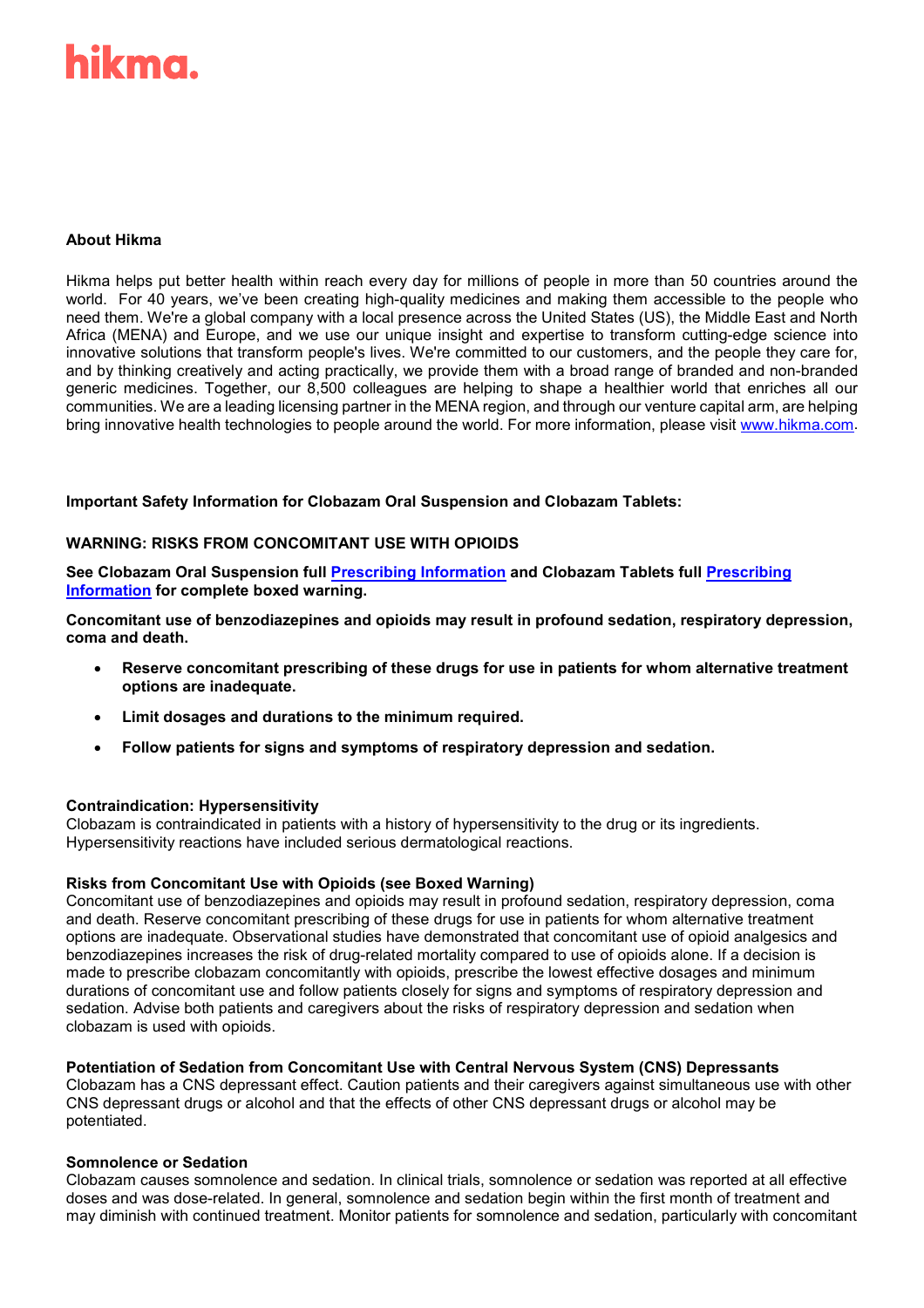# ikma.

use of other CNS depressants. Caution patients against engaging in hazardous activities that require mental alertness, such as operating dangerous machinery or motor vehicles, until the effect of clobazam is known.

#### **Withdrawal Symptoms**

Abrupt discontinuation of clobazam should be avoided. As with all antiepileptic drugs (AEDs), withdraw clobazam gradually to minimize the risk of precipitating seizures, seizure exacerbation or status epilepticus. Withdrawal symptoms (e.g., convulsions, psychosis, hallucinations, behavioral disorder, tremor and anxiety) occurred following abrupt discontinuation of clobazam; the risk of withdrawal symptoms is greater with higher doses. The more severe withdrawal symptoms have usually been limited to patients who received excessive doses over an extended period of time, followed by an abrupt discontinuation used over an extended period of time. Generally milder withdrawal symptoms (e.g., dysphoria, anxiety and insomnia) have been reported following abrupt discontinuance of benzodiazepines taken continuously at therapeutic doses for several months.

#### **Serious Dermatological Reactions**

Serious skin reactions, including Stevens-Johnson syndrome (SJS) and toxic epidermal necrolysis (TEN), have been reported with clobazam in both children and adults during the post-marketing period. Patients should be closely monitored for signs or symptoms of SJS/TEN, especially during the first 8 weeks of treatment initiation or when re-introducing therapy. Discontinue clobazam at the first sign of rash, unless the rash is clearly not drugrelated. If signs or symptoms suggest SJS/TEN, use of this drug should not be resumed and alternative therapy should be considered.

# **Physical and Psychological Dependence**

Carefully monitor patients with a history of substance abuse when receiving clobazam or other psychotropic agents because of the predisposition of such patients to habituation and dependence. In clinical trials, cases of dependency were reported following abrupt discontinuation of clobazam. The risk of dependence increases with increasing dose and duration of treatment.

#### **Suicidal Behavior and Ideation**

AEDs, including clobazam, increase the risk of suicidal thoughts or behavior in patients. Inform patients, their caregivers and families of the risk and advise them to monitor and report any emergence or worsening of depression, any unusual changes in mood or behavior or the emergence of suicidal thoughts, behavior or thoughts of self-harm. If these symptoms occur, consider whether it may be related to the AED or illness, because epilepsy itself can increase these risks.

# **Pregnancy, Registry and Nursing Mothers**

Based on animal data, clobazam may cause fetal harm and should only be used during pregnancy if the potential benefit justifies the potential risk to the fetus. Advise a pregnant woman and women of childbearing age of the potential risk to a fetus.

- Encourage patients to call the toll-free number 1-888-233-2334 to enroll in the Pregnancy Registry or visit [http://www.aedpregnancyregistry.org/.](http://www.aedpregnancyregistry.org/)
- Clobazam is excreted in human milk. Instruct patients to notify their physician if they are breast feeding or intend to breast feed during therapy and counsel nursing mothers to observe their infants for lethargy, poor sucking and somnolence. Because of the potential for serious adverse reactions in nursing infants from clobazam, advise patients to discontinue nursing or discontinue the drug.

#### **Adverse Reactions**

The most commonly observed adverse reactions reported in an LGS randomized, double-blind, placebo-controlled, parallel group clinical trial of patients who received clobazam as adjunctive therapy (≥10% in any treatment group and at least 5% greater than placebo, respectively) were somnolence or sedation (32% vs. 15%), somnolence (25% vs. 12%), pyrexia (17% vs. 3%), lethargy (15% vs. 5%), aggression (14% vs. 5%), drooling (14% vs. 3%), irritability (11% vs. 5%), ataxia (10% vs. 3%) and constipation (10% vs. 0%).